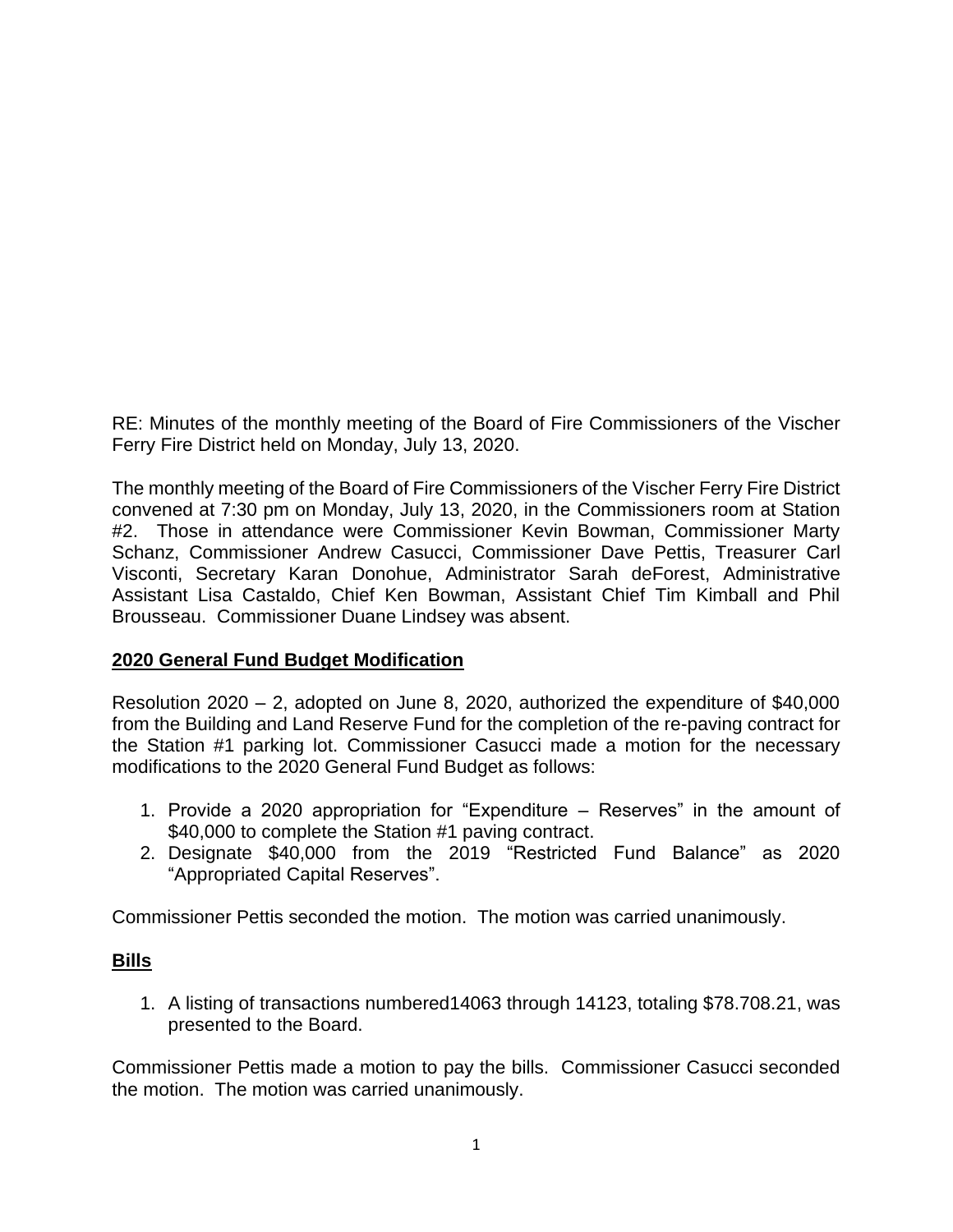# **Old Business**

1. Attorney Tim Hannigan will be sending us information on LOSAP recommendations for COVID-19.

Commissioner Pettis made a motion to approve the minutes. Commissioner Casucci seconded the motion. The motion was carried unanimously.

### **Treasurer's Report**

- 1. Bank statements, account reconciliations and check images for June 2020 and listing of transactions approved and paid in June 2020 were given to Commissioner Bowman for verification.
- 2. Bank statements, account reconciliations and check images for May 2020 were returned to the Treasurer.
- 3. Received the 2019 audit report from Bryans and Gramuglia, CPAs.
- 4. We will be receiving a refund check for \$373.27 from Verizon and a refund check from Broadview for \$406.06
- 5. Attorney Tim Hannigan will be sending a resolution for providing LOSAP credit during a State Disaster Emergency.
- 6. There was discussion on the 2021 budget. The Budget hearing will be October 20, 2020. The New York State Comptroller recommends a 5-year budgeting plan.

Commissioner Schanz made a motion to accept the Treasurer's report. Commissioner Pettis seconded the motion. The motion was carried unanimously.

### **Chief's Report**

1. Received two (2) quotes for accessories for the UTV:

| a. Upstate Plow and Truck | \$1,283.26 |
|---------------------------|------------|
| b. VRS                    | 1,274.14   |

Commissioner Pettis made a motion to purchase LED floodlights and emergency lights for the UTV from Upstate Plow and Truck for \$1,283.26. Commissioner Schanz seconded the motion. The motion was carried unanimously.

- 2. There was discussion on a windshield for the UTV. Commissioner Pettis made a motion to purchase a carbon fiber heavy duty windshield for \$750 and a panoramic center mirror for \$79.99 from Seymour's for a total of \$829.99. Commissioner Schanz seconded the motion. The motion was carried unanimously.
- 3. Chief Bowman gave an update from Saratoga County concerning the COVID-19 virus. A log must be kept in each station and anyone who enters a building must sign in with the date, time and temperature. Masks are required if it is not possible to socially distance.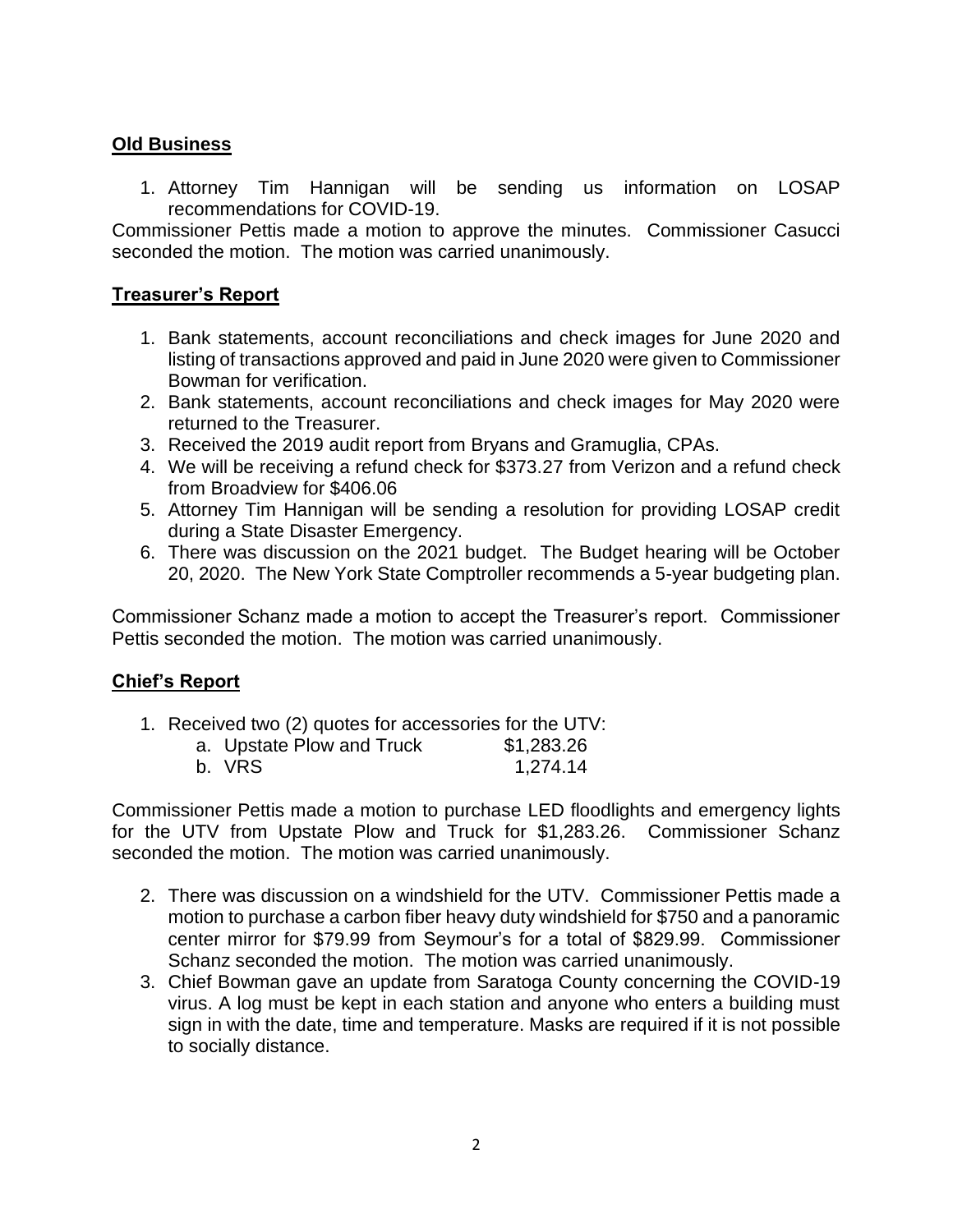# **Administrator's Report**

- 1. Members are working on on-line training courses for drills, training and OSHA.
- 2. Service award reports have not been received. The Secretary will write a letter to Penflex requesting that a representative come to the August  $10<sup>th</sup>$  meeting. UBS has permission from the Board to send money to those who have not yet been paid.

### **Administrative Assistant's Report**

- 1. The Red Cross can use the hall on September  $3^{rd}$  or  $9^{th}$  and December  $4^{th}$  as long as COVID-19 procedures are followed.
- 2. See attached for complete list.

### **New Business**

- 1. A letter concerning the audit was sent to Bryans and Gramuglia, CPAs.
- 2. Received a certificate of insurance from the Red Cross.
- 3. Received from UBS:
	- a. Client statement for June 2020
	- b. Confirmations
- 4. Received the legal notice of adoption of the resolution subject to referendum for expending \$40,000 from the Building and Land Fund.

# **Miscellaneous**

- 1. Unlimited Construction, Inc. will look at the fascia that has come off at Station #3.
- 2. There was discussion on moving forward with Station #3. Commissioner Bowman will speak with the architect.
- 3. We need to have an electrician to repair the pigtails on 623, 621 and 622.
- 4. TA-626 will be going to Burnt Hills Upholstery for a new hose bed cover.
- 5. Received the District boundary signs.
- 6. The edges around the parking lot at Station #1 have to be redone. Commissioner Pettis will obtain quotes for this.
- 7. The parking lot at Station #2 can be patched in sections.
- 8. There is some interest in selling ETA-622.
- 9. There is some front-end damage on Car 620. We will be obtaining quotes for repair.
- 10.EmTech has repaired the air conditioning at Station #2.
- 11. The spec for the new ER will be put out to bid on July  $28<sup>th</sup>$ , with the bid opening on August 10<sup>th</sup>.
- 12.The is a leak around the solar connection on the roof of Station #2.
- 13.We have to order more fobs.
- 14.The map of the Town has to be hung.
- 15.We should have a fireproof file cabinet.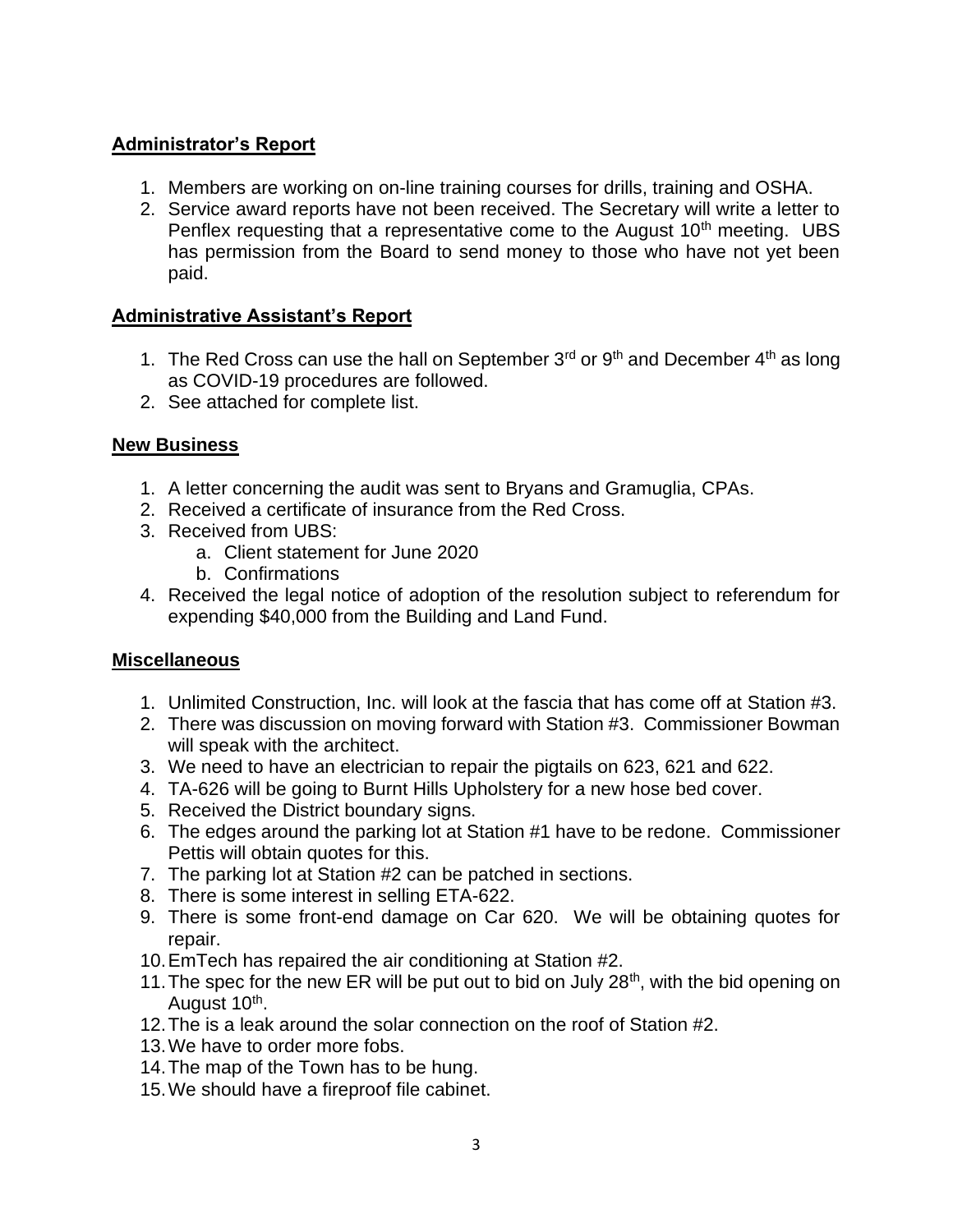## **Recess**

Commissioner Schanz made a motion to recess until Monday, July 27, 2020, at 7:30 pm. Commissioner Pettis seconded the motion. The motion was carried unanimously. The meeting was recessed at 9:55 pm.

#### **Reconvene**

The July 13,2020 meeting of the Board of Fire Commissioners of the Vischer Ferry Fire District reconvened on Monday, July 27, 2020 at 7:30 pm in the Commissioners' room at Station #2. Those in attendance were Commissioner Kevin Bowman, Commissioner Marty Schanz, Commissioner Andrew Casucci, Commissioner Duane Lindsey, Commissioner Dave Pettis, Treasurer Carl Visconti, Secretary Karan Donohue, Administrative Assistant Lisa Castaldo, Chief Ken Bowman and Assistant Chief Patrick Canale.

- 1. There was discussion on a trailer for the UTV. Commissioner Pettis made a motion to purchase a 14,000 lb. tilt-bed trailer from Jay Honsaker for \$4,000. Commissioner Casucci seconded the motion. The motion was carried unanimously.
- 2. There was discussion on the new truck spec. Attorney Tim Hannigan was unable to attend the meeting and was in contact via telephone. Commissioner Schanz made a motion to approve the truck spec. Commissioner Lindsey seconded the motion. The motion was a carried unanimously.
- 3. Commissioner Schanz moved and Commissioner Casucci seconded a resolution providing Length of Service Award Credit During a State Disaster Emergency. The Secretary called the roll:

| <b>Commissioner Kevin Bowman</b>  | yes |
|-----------------------------------|-----|
| Commissioner Martin Schanz        | yes |
| Commissioner Andrew Casucci       | yes |
| <b>Commissioner Duane Lindsey</b> | ves |
| <b>Commissioner David Pettis</b>  | es  |
|                                   |     |

The resolution was adopted.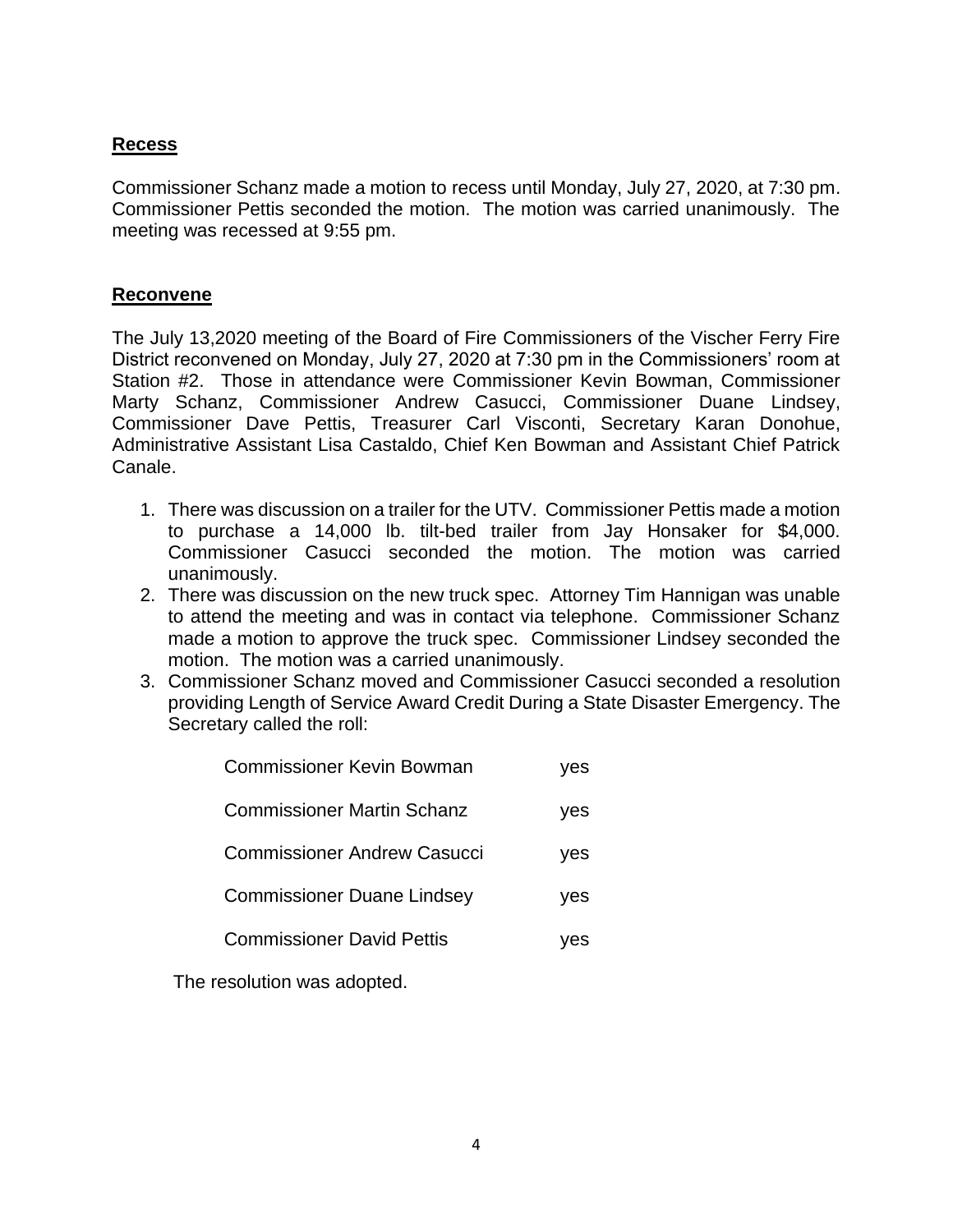4. Commissioner Lindsey moved and Commissioner Pettis seconded a resolution for Standardization of Apparatus Compartment Configuration. The Secretary called the roll:

| <b>Commissioner Kevin Bowman</b>   | ves |
|------------------------------------|-----|
| <b>Commissioner Martin Schanz</b>  | yes |
| <b>Commissioner Andrew Casucci</b> | yes |
| <b>Commissioner Duane Lindsey</b>  | yes |
| <b>Commissioner David Pettis</b>   | ves |

The resolution was adopted.

- 5. There was discussion on selling ETA-622. Commissioner Lindsey made a motion to declare ETA-622 as surplus, with a value of less than \$100,000. The truck will be in service until it is sold.
- 6. There was discussion on Station #3. We will be going forward with the project.
- 7. We should have a security breach policy. Attorney Hannigan will be sending this to us.
- 8. Ed Holohan, from Penflex, Inc., and Ralph Lemke, from UBS, will be attending the August 10, 2020 meeting.
- 9. Three (3) proposals for listing EATA-622 were received:
	- a. Fire Line
	- b. Fire Tech
	- c. Brindlee Mountain Fire Apparatus

Commissioner Schanz made a motion to hire the company based on Attorney Hannigan's recommendations. Commissioner Lindsey seconded the motion. The motion was carried unanimously.

- 10.Commissioner Pettis made a motion to purchase a cart with two speakers for approximately \$215 for use in the meeting room. Commissioner Lindsey seconded the motion. The motion was carried unanimously. The screen has already been installed.
- 11.The boat launch has been completed. Commissioner Schanz will check to see if a third dock can be installed.
- 12.The District signs have to be installed.
- 13.EmTech will be sending a quote for a new HVAC system at Station #2.
- 14.Tim Brousseau will be having a frame made for the Town map.
- 15.It is very difficult to hear when someone is using 519-371-3991 to call Station #2. We will contact Verizon.
- 16.We will to contact VRS for the correct end for the pigtails.
- 17.A new fascia will be made for Station #3. We cannot use the old one.
- 18.There was discussion on the Vischer Ferry Fire Company picnic. The Board's recommendation is to have carry out dinners or no picnic.